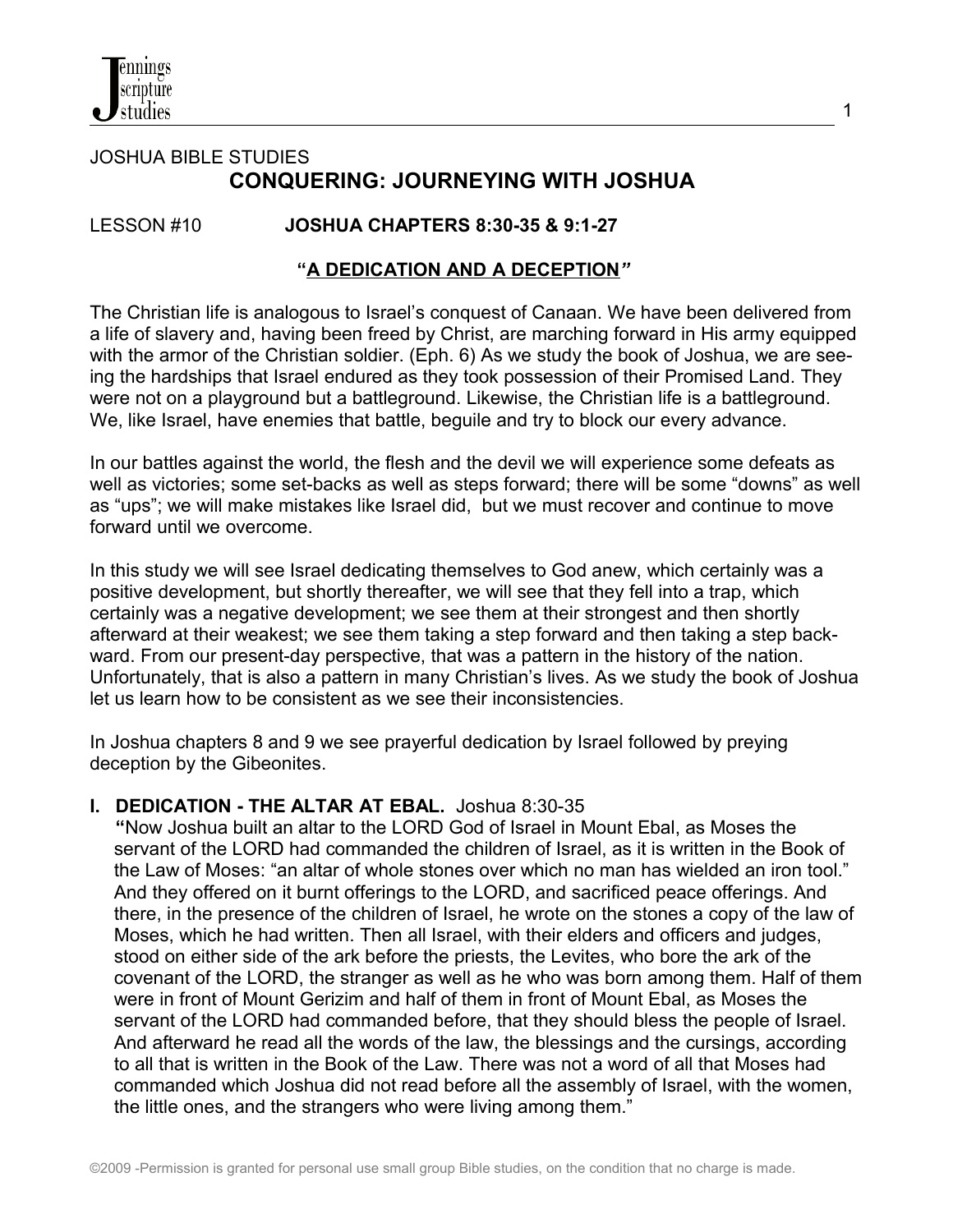### **A. Moses' Commandment** – Deut. 27:1-8

 Joshua led the people in the fulfillment of Moses' command in Deut. 27. The command was two-fold:

- 1. Construct an altar Deut. 27:1-6
- 2. Celebrate Deut. 27:7

#### **B. Joshua's Ceremony** – Josh. 8:32-35

 The valley between Mt. Gerizim and Mt. Ebal is a natural amphitheater so that the people in the valley could hear the words being spoken from either mountain. An experiment was conducted which verifies this as follows:

 "In 1860 a Mr. Mills, Williams and Edwards tested the acoustics at Mt. Ebal and Mt. Gerizim. They recorded their experiment as follows: "We had pitched our tent in the valley, near the foot of Gerizim, on the line between the two mountains, where I have supposed the ark stood. I clambered up Gerizim, and Mr. Williams up Ebal and Mr. Edwards remaining with the men at the tent. Having reached the lower spur, I found myself just as if I stood upon a lofty pulpit, and my friend found himself on a similar one on Ebal. I opened my Bible and read and every word was heard distinctly by those at the tent, as well as by Mr. Edwards on Ebal. My friend then read and we all heard every word and syllable' ('Journal of Sacred Literature,' October, 1863, p. 178; see also 'Land of Promise,' p. 371).

 I have had the privilege of visiting this site. It is as described above. In that setting between the two mountains, Joshua led in a ceremony that involved three things that have a message and significance for us today:

#### **1. The Altar** – v.30-32. *The altar represents the approach to God.*

In the Tabernacle in the wilderness the first item one came to was the altar. We enter the presence of God via the altar. Heb 13:10 reminds us that "We have an altar…." That altar is Calvary. Jesus is our sacrifice making it possible to approach God. (Heb. 10:19-22)

#### **2. The Ark** – v..33. *The Ark represents the presence of God.*

 In Exodus 25:21-22 God promised that He would: "meet with you, and I will speak with you from above the mercy seat, from between the two cherubim which are on the ark of the Testimony." The Israelites knew that the Ark was not God but represented the presence of God. They were made conscious that as they gathered at Mt. Ebal with the Ark of the Covenant in their midst that God also was there.

 We do not have a visible symbol reminding us that God is present with us for we have the presence of God Himself indwelling us in the Person of the Holy Spirit. The consciousness of His presence is both a corrective and a comfort.

#### **3. The Book** – v.34-35. *The Book contains the message of God.*

 We do not have a tangible altar or ark but we have the tangible Book – the Word of God. Let us regularly approach God in prayer; be constantly aware of the presence of God and read and heed the Book of God.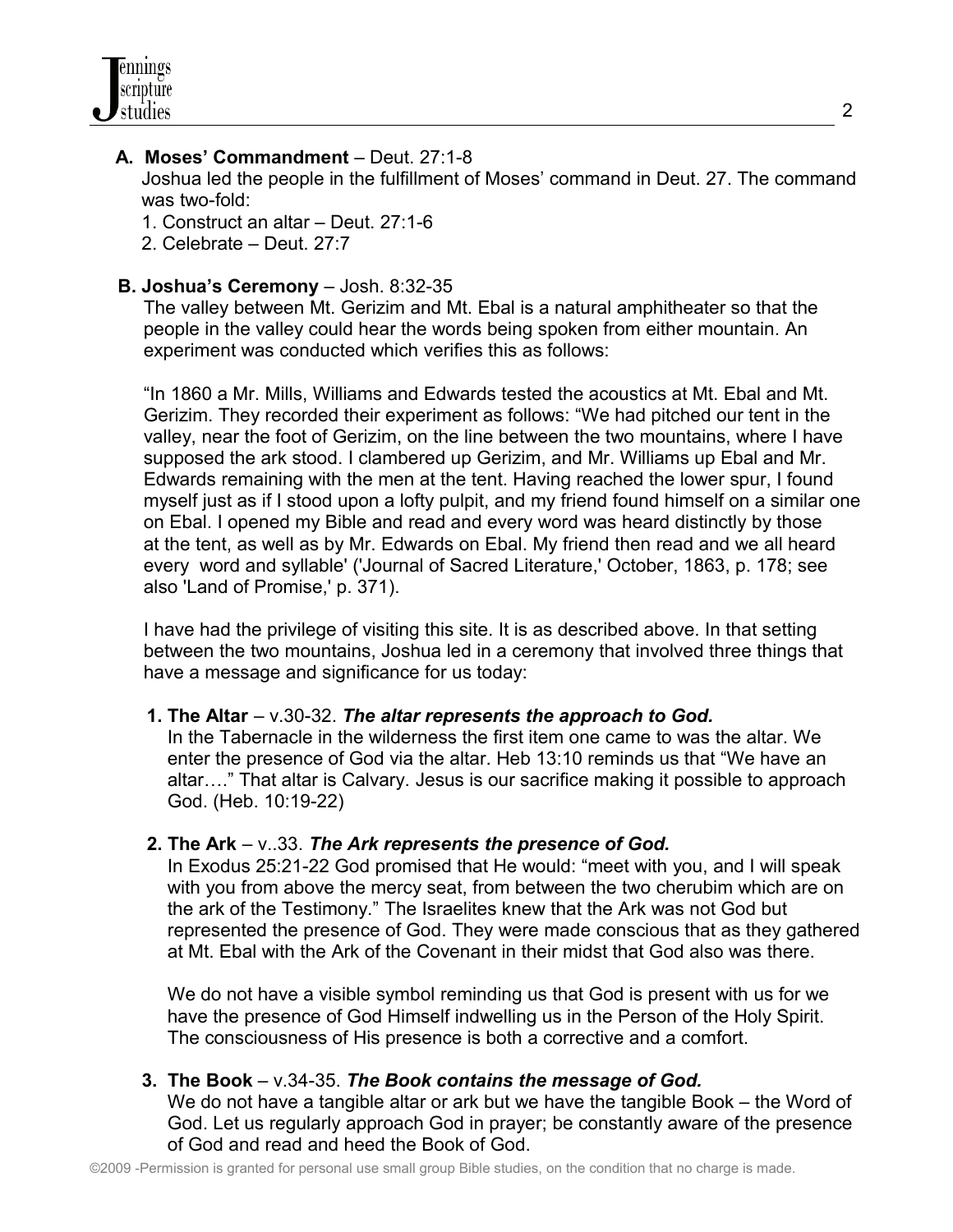This dedication at Mt. Ebal was a pause that refreshed. The worship services of the Church of Jesus Christ are a similar gathering. As we corporately enter into God's presence by way of the shed blood of Jesus Christ, we celebrate and rejoice with our praises and communicate the message of God for our edification. This refreshing pause needs to be repeated regularly.

After the pause at Mt. Ebal the Israelites moved on to continue their conquest of the land of Canaan, but not without experiencing a new type of danger. Before long they were tested again. This time by an entirely different ploy of the enemy. Chapter 9 records the somewhat humorous yet sad development.

# **II. DECEPTION - THE ALLIANCE WITH GIBEON. Chapter 9**

Joshua and the Children of Israel were given specific instructions for destroying the inhabitants of the land. (Exodus 23:31-33, Deuteronomy 7:2,16.) As Joshua led the Israeli army forward they encountered ambassadors from the city of Gibeon who came to meet the invading army. I can think of a couple of titles for the story which follows: "The Sad Sacks Are Coming!" or "A Sucker Is Born Every Day". Notice what happened:

# **A. The Subtlety Of The Gibeonites**. 9:1-15

 Gibeon was located only twenty-five miles from the camp of Israel at Gilgal and was on Joshua's list to be destroyed. God stated that Israel must destroy all the cities in Canaan (Deut 20:10-18). The residents of Gibeon realized that they would be destroy ed. They were desperate and so they resorted to trickery to save their skins. They formed a masquerade brigade and hood-winked Joshua. (They claimed to have known about Sihon and Og, but did not mention Jericho and Ai.) This was a crafty crowd! From the Gibeonites perspective we can understand their actions. They went to great lengths to fool the Israelites in an effort not to be destroyed by the Israelites. Their actions were ingenious. From God's perspective it was quite a different matter. These were pagan peoples who had rejected God and whom He had ordered annihilated.

# **B. The Subjugation Of The Gibeonites.** 9:8 & 16-27

 Israel had made a covenant with the Gibeonites. When Joshua found out that he had been deceived, he would not break the covenant he had made, but placed Gibeon in submissive slavery. They became wood choppers and water carriers. The Gibeonites were willing to submit to humiliating service rather than be killed.

# **C. The Sequel For The Israelites.**

Note the results of the hasty decision that Israel made:

- 1. *They incurred criticism from their own countrymen.*  "And all the congregation complained against the rulers." (v.18)
- 2. *They had to live with the consequences*. (vs.19-27)
- 3. *They had to protect the Gibeonites from their enemies*. Israel had to defend the people they were supposed to defeat! – (Chapter 10)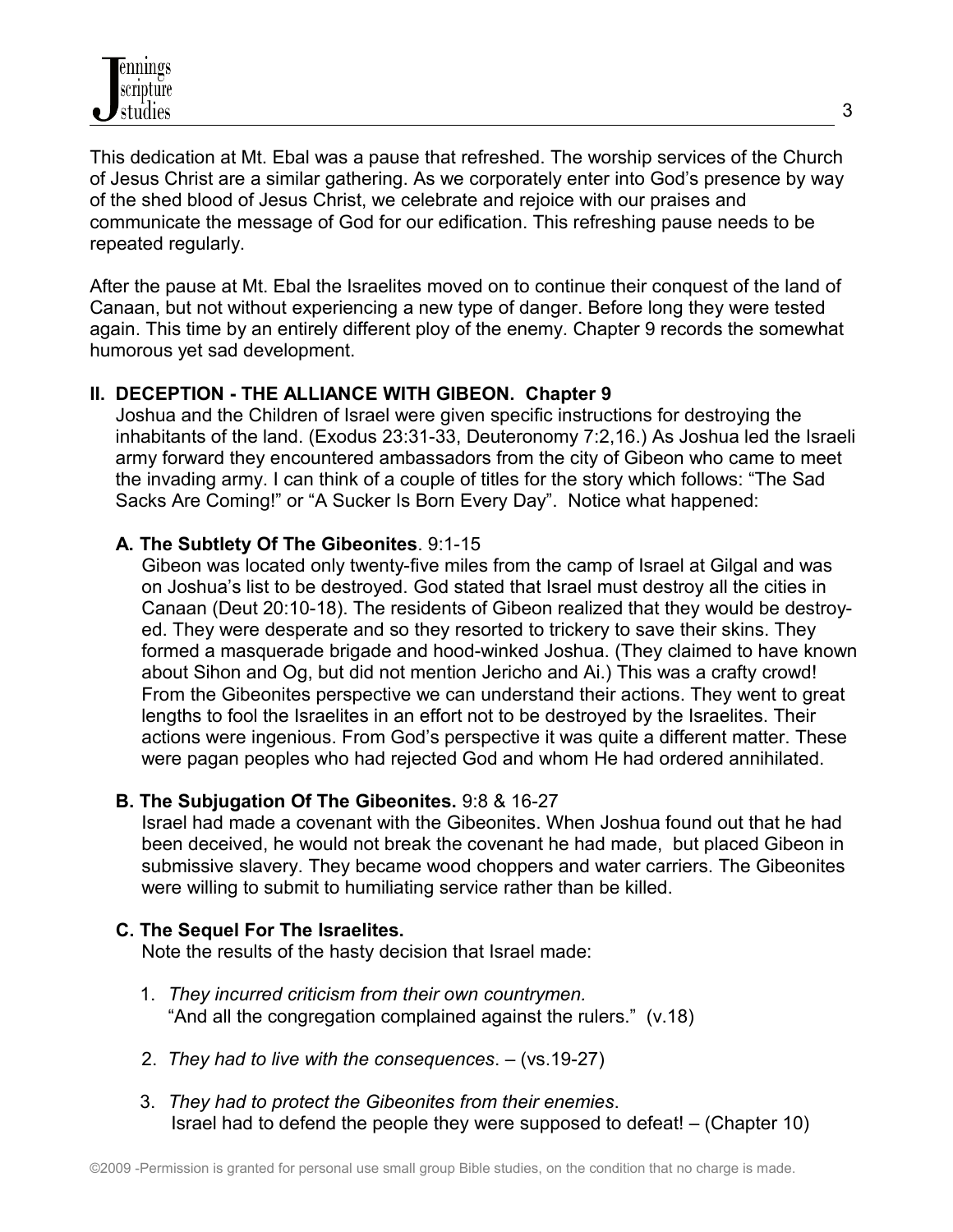When we run ahead of the Lord by failing to consult Him; when we make decisions apart from divine wisdom; when we judge based solely upon appearances or emotions we usually will live to regret it.

Proverbs 3:5-6 is fitting counsel for us all: "Trust in the LORD with all your heart, and lean not on your own understanding; In all your ways acknowledge Him, and He shall direct your paths." The leaders of Israel leaned to their own understanding and did not, in all their ways, acknowledge the Lord.

We often quote the above two verses from Proverbs 3, but the next verse, v.7, puts the finger on the real problem: "Do not be wise in your own eyes." That was Israel's problem and at times ours as well. The results of being "wise guys" when dealing with the "guys in disguise" caused Israel many problems.

What are some of the lessons we can learn from Israel's leaders being wise in their own eyes?

# **LESSONS TO LEARN FROM ISRAEL'S MISTAKES:**

Although the Israelites probably didn't consider themselves very gullible, they were deceived for a number of reasons:

#### **1. They Failed To Give The Devil His Due.**

- *Satan is the master of deceit.*  The guile of the Gibeonites reminds us of the devil. He uses deceptive methods & deceptive words. After all, he is the master of deception: "Now when the thousand years have expired, Satan will be released from his prison and will go out to deceive the nations ….. The devil, who deceived them, was cast into the lake of fire and brimstone where the beast and the false prophet *are.* And they will be tormented day and night forever and ever." (Rev.20:7 & 10)
- *He is a counterfeiter and masquerades as an angel of light.* "Satan himself masquerades as an angel of light. It is not surprising, then, if his servants masquerade as servants of righteousness. Their end will be what their actions deserve." (II Cor. 11:14-15)
- *His mission is to thwart individual believers and the work of God in general.* "Be sober, be vigilant; because your adversary the devil walks about like a roaring lion, seeking whom he may devour. Resist him, steadfast in the faith" (1 Pet. 5:8-9) He wants to get us to fall into traps that are disastrous or detrimental to ourselves and to God's work in the world; he has been on this mission since he fell, and he will be on it until he is thrown into the lake of fire.
- *His message is to make a lie to appear or sound like truth and/or to make truth appear or sound like a lie.* In John 8:44-45 Jesus said of the devil: **"**You belong to your father, the devil, and you want to carry out your father's desire. He was a murderer from the beginning,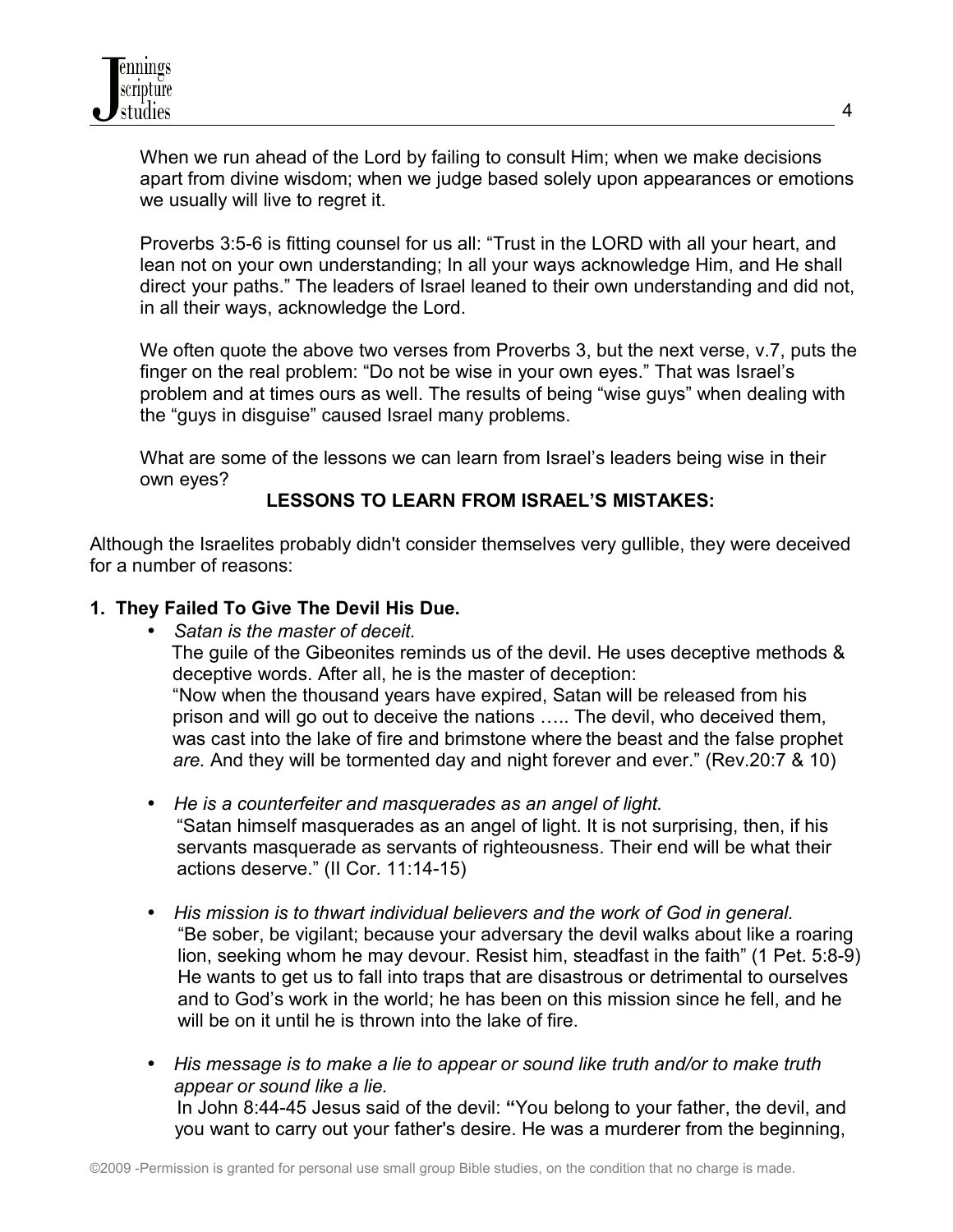

not holding to the truth, for there is no truth in him. When he lies, he speaks his native language, for he is a liar and the father of lies."

### **2. They Judged By Appearance.** (10:1-13

 They took things at face value. Who would have thought that old wine skins ….. moldy bread …. torn clothing and run-down heels would have compromised Israel? Jesus said, "Do not judge according to appearance, but judge with righteous judgment." (John 7:24) How many times have we heard it said, "appearances can be deceiving"? What you see is *not* what you always get!

#### **3. They Acted On Impulse.**

 What was the hurry? Why couldn't they have taken time to investigate the claims of the Gibeonites? They rushed headlong into an alliance which they had no right to form without permission from the Lord. Here we see the folly of haste. Impetuous decision making is dangerous: "Do you see a man hasty in his words? There is more hope for a fool than for him." (Prov 29:20) Beware of making important decisions without proper deliberation!

 "When voices tell you that action is urgent, that something must be done immediately, refer everything to the tribunal of heaven. Then, if you are still in doubt, dare to stand still. If called on to act and you have not time to pray, don't act. If you are called on to move in a certain direction and cannot wait until you have peace with God about it, don't move. Be strong enough and brave enough to dare to stand and wait on God, for none of them that wait on Him shall ever be ashamed. That is the only way to outmatch the devil." [Alan Redpath, Victorious Christian Living: Studies in the Book of Joshua. (Westwood, NJ: Fleming Revell Co.,1955).

# **4. They Did Not Use Their Sanctified Senses!**

They assumed that they were being told the truth. ( Vs. 14-15) They were gullible. They could have checked out the story first. This is the first Trojan Horse trick!

- *Their actions were based on insufficient information.*  It provides a lesson for us, to be sure we know all the facts before we make an agreement. We may have to live with the embarrassing agreement for a long time.
- *They put too much trust in others.*  Not every person can be trusted. There will be people who will lie to you. Every drug dealer is a liar. Every drug user becomes a liar to himself or herself. When faced with the temptation to make a deal with the devil we must decide to do the right thing.

 **Illust**. Scottish preacher Alexander MacLaren said, "In making our decisions, we must use the brains that God has given us. But we must also use our hearts which He also gave us. A man who has not learned to say, 'No' – who is not resolved that he will take God's way, in spite of every dog that can bay or bark at him, – will be a weak and a wretched man till he dies."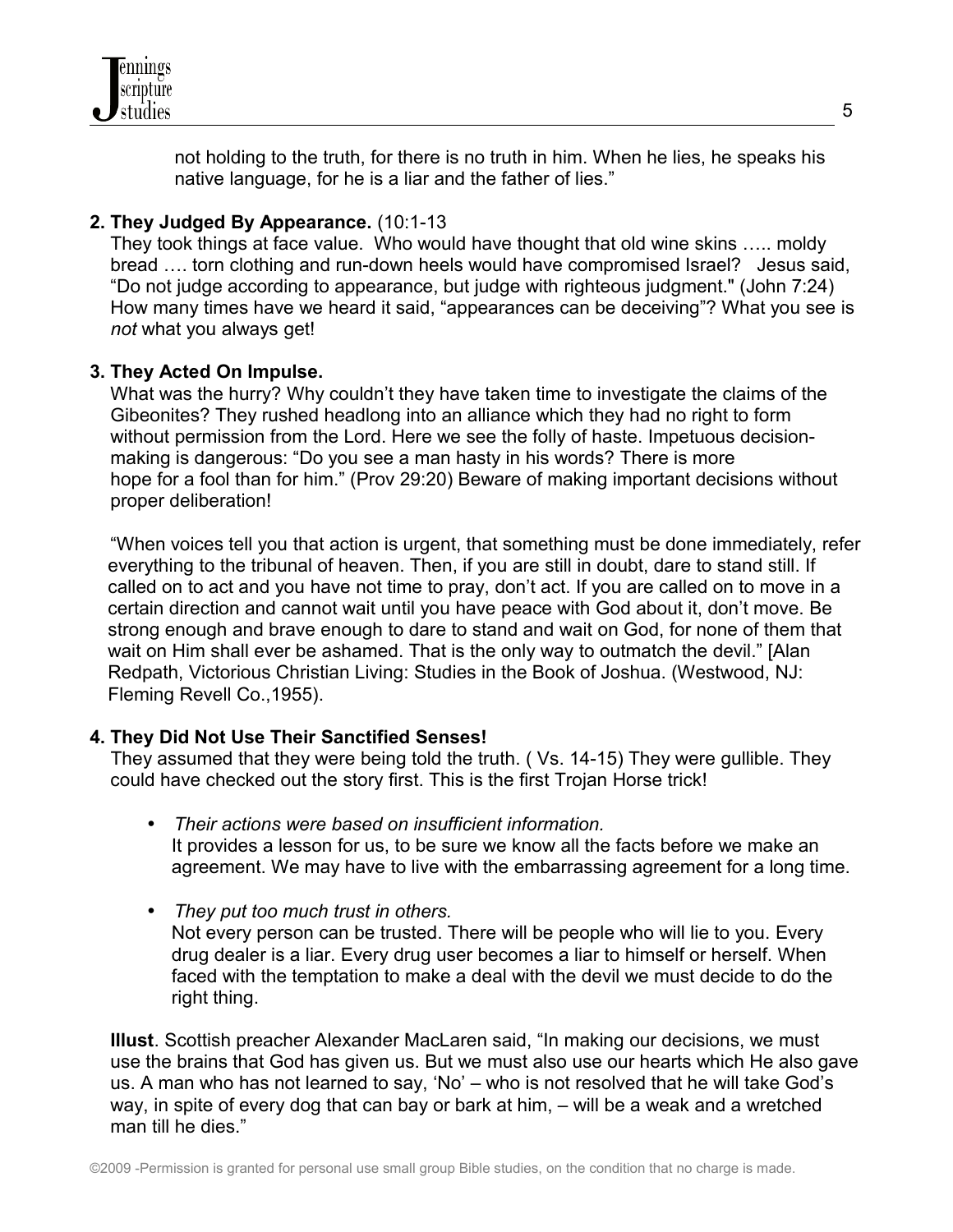There are wolves in sheep's clothing! Again, Jesus warns: *"*Beware of false prophets, who come to you in sheep's clothing, but inwardly they are ravenous wolves." (Matt. 7:15) Use your sanctified senses, know how to spot wolves who parade around disguised as sheep.

# **5. They Failed To Consult God.** Vs. 14-15

 In the transaction with the Gibeonites, Joshua and Israel's elders "asked not counsel at the mouth of the Lord." This is the peril of an independent spirit. Here again, like at the first battle for Ai, they acted independently of God. Servants should not act independently of their Masters. "We don't seek God's will like customers considering our *options*, but like servants listening for *orders.*" - Warren W. Wiersbe

> *"Oh, what peace we often forfeit! Oh, what needless pain we bear, All because we do not carry Everything to God in prayer."*

#### **6. They Failed To Be Vigilant.**

Eternal vigilance is the price of victory. "Watch, stand fast in the faith, be strong." (I Cor. 16:13) We need to be on our spiritual toes constantly.

The children of Israel were fooled because they were not on guard. We are astonished at their conduct in this situation, yet how often is similar negligence or unbelief exemplified in the lives of many of us? We must ever be on guard.

#### **HOW TO KEEP FROM BEING DECEIVED**

*"Be not deceived"* Gal. 6:7 *~ "Let no man deceive you"* I John 3:7

# **1. Ask questions – get answers! -** v. 7

 He asks the hard question - he just doesn't stick with it until he gets an answer. Notice that they did not answer Joshua's question of verse eight, "Who are you, and where do you come from?" Instead they said, "Oh, we are so far away that you would have never heard of us."

 The Gibeonites not only were deceptive about their origin but they also lied about their intentions. They told Joshua that they wanted a covenant because they had heard about the wonders of the Lord God. Verse nine they say that they have come "… because of the name of the LORD your God; for we have heard of His fame, and all that He did in Egypt." They gave the impression that they longed to honor God. But notice they did not offer to repent; they only offered to serve.

#### **2. Realize that compliments don't make you more competent.** - v. 8.

 The answer that they gave Joshua was an attempt to butter him up a little bit. "You are in authority - we are merely your humble servants." Sometimes the compliments are sincere. Other times they are shared with a hidden agenda. It's easy to get off track when someone starts throwing compliments your way. Don't get sidetracked just because someone is saying nice things to you.